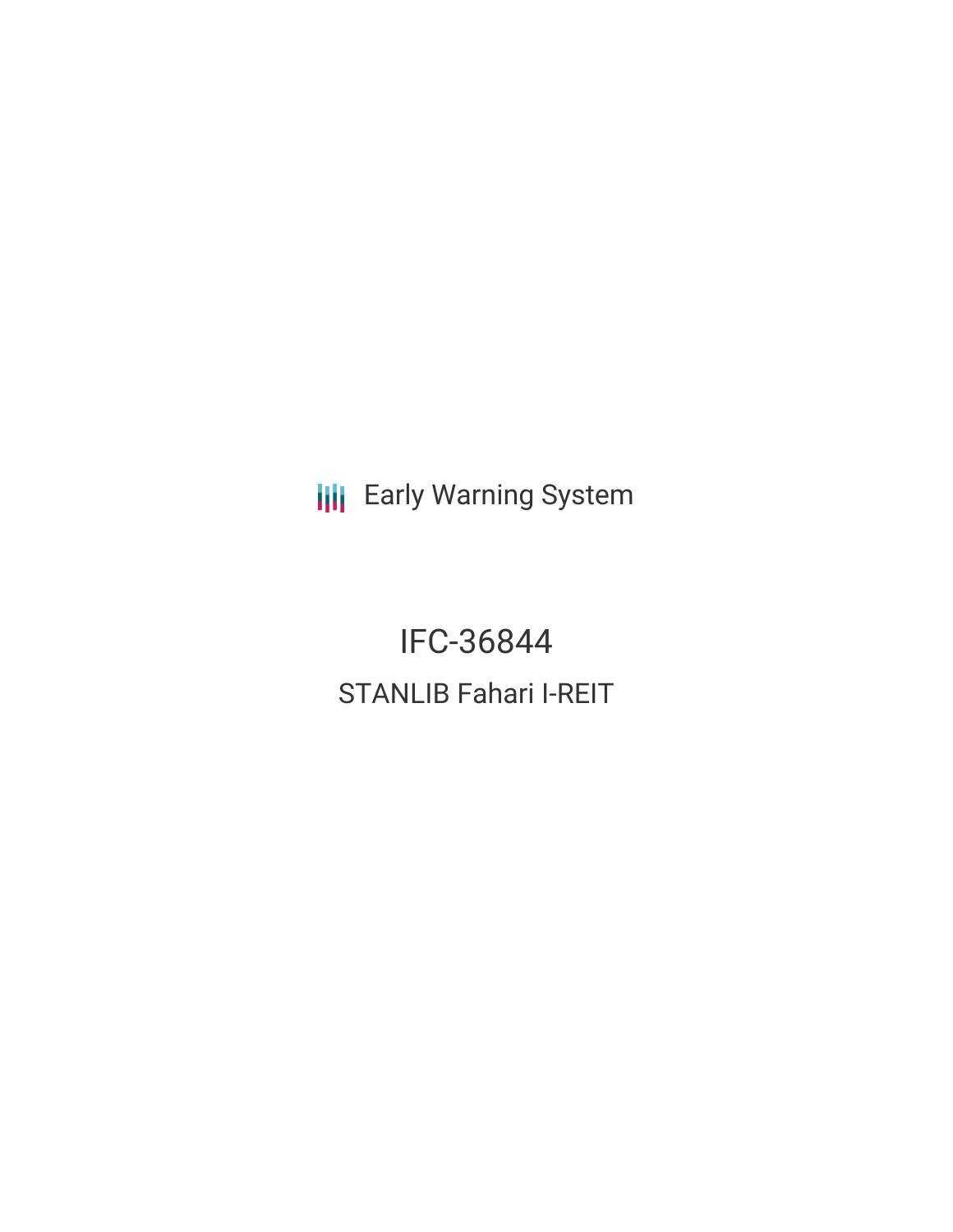# **Quick Facts**

| <b>Countries</b>               | Kenya                                   |
|--------------------------------|-----------------------------------------|
| <b>Financial Institutions</b>  | International Finance Corporation (IFC) |
| <b>Status</b>                  | Active                                  |
| <b>Bank Risk Rating</b>        | <b>FI</b>                               |
| <b>Voting Date</b>             | 2015-10-12                              |
| <b>Borrower</b>                | <b>STANLIB Kenya Limited</b>            |
| <b>Sectors</b>                 | Finance                                 |
| <b>Investment Type(s)</b>      | Loan                                    |
| <b>Investment Amount (USD)</b> | \$15.00 million                         |
| <b>Project Cost (USD)</b>      | \$125.00 million                        |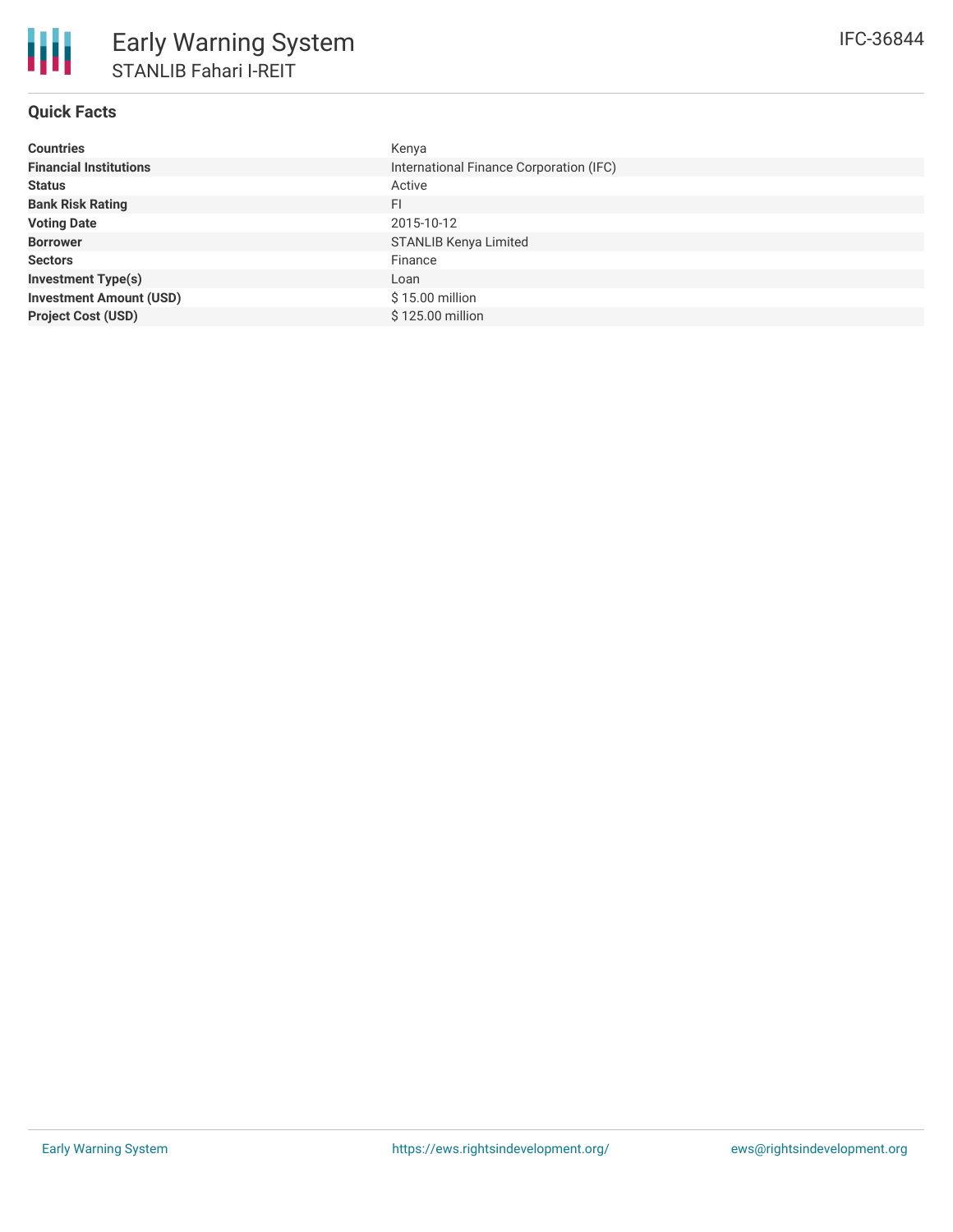

## **Project Description**

This project finances an investment in STANLIB Fahari Property Income Fund Income Real Estate Investment Trust which will own and manage existing, income-generating real estate properties, in order to help fund Kenya's real estate gaps.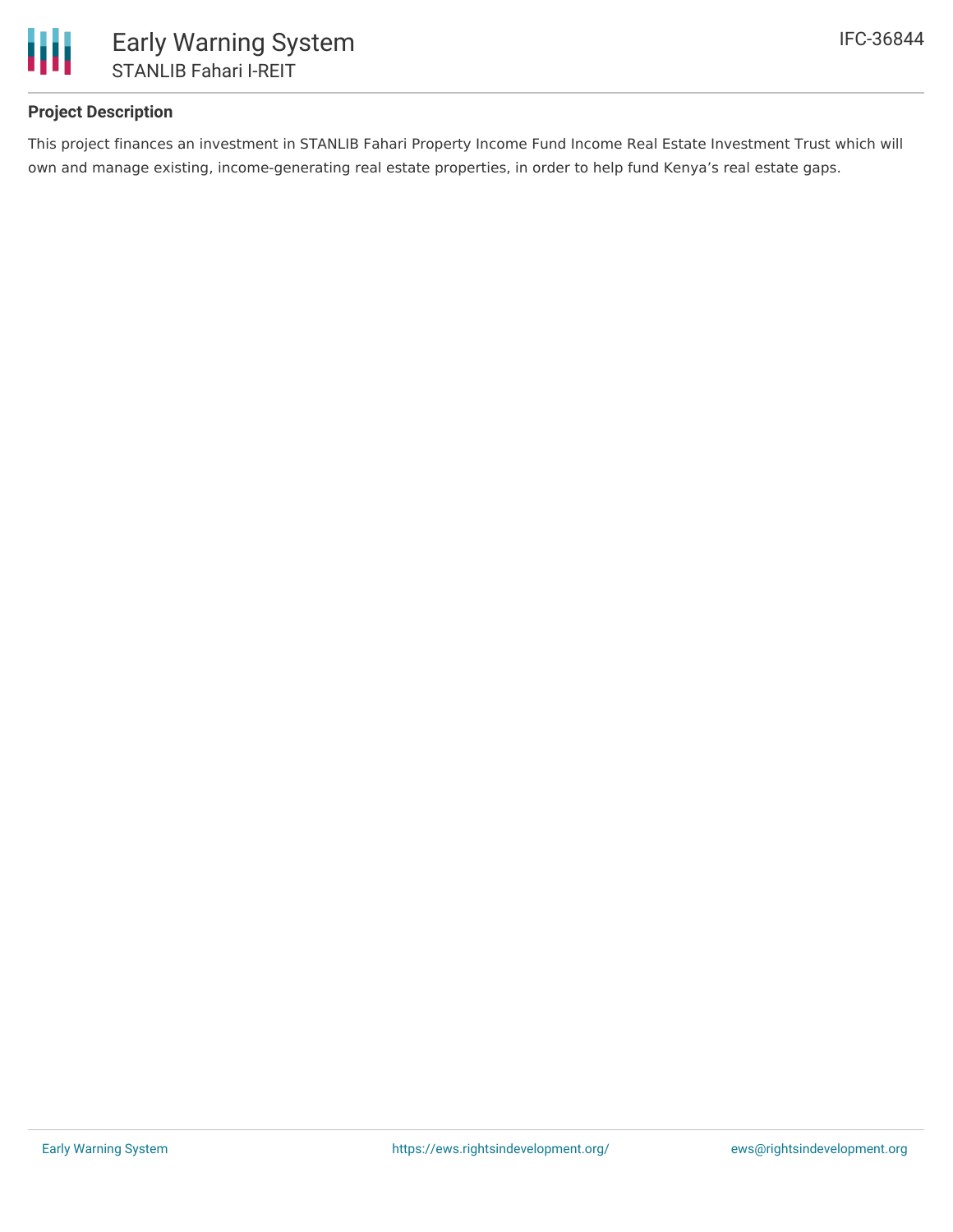### **Investment Description**

• International Finance Corporation (IFC)

The STANLIB Fahari Property Income Fund Income Real Estate Investment Trust Kenya (I-REIT) will be listed on the Nairobi Securities Exchange. STANLIB Kenya Limited has been fully operational since 1998 and currently has over US\$1.4 billionequivalent assets under management from pension funds, insurance companies and retail investors. STANLIB Kenya Limited is licensed by the Capital Markets Authority in Kenya, Tanzania and Uganda as well as registered with the Retirement Benefits Authority in Kenya to provide investment advisory and Fund Management Services. STANLIB Kenya Limited is 100% owned by Liberty Holdings Limited (South Africa), a leading asset manager in Africa which administers over \$55 billion (as at 31 December 2014) of assets for over 400 000 retail and institutional clients and has a presence in ten African countries. STANLIB SA is a subsidiary of Liberty Holdings Limited (South Africa)

#### **Financial Intermediary**

Financial Intermediary: A commercial bank or financial institution that receives funds from a development bank. A financial intermediary then lends these funds to their clients (private actors) in the form of loans, bonds, guarantees and equity shares. Financial intermediaries include insurance, pension and equity funds. The direct financial relationship is between the development bank and the financial intermediary.

• [STANLIB](file:///actor/1230/) Kenya Limited (Financial Intermediary)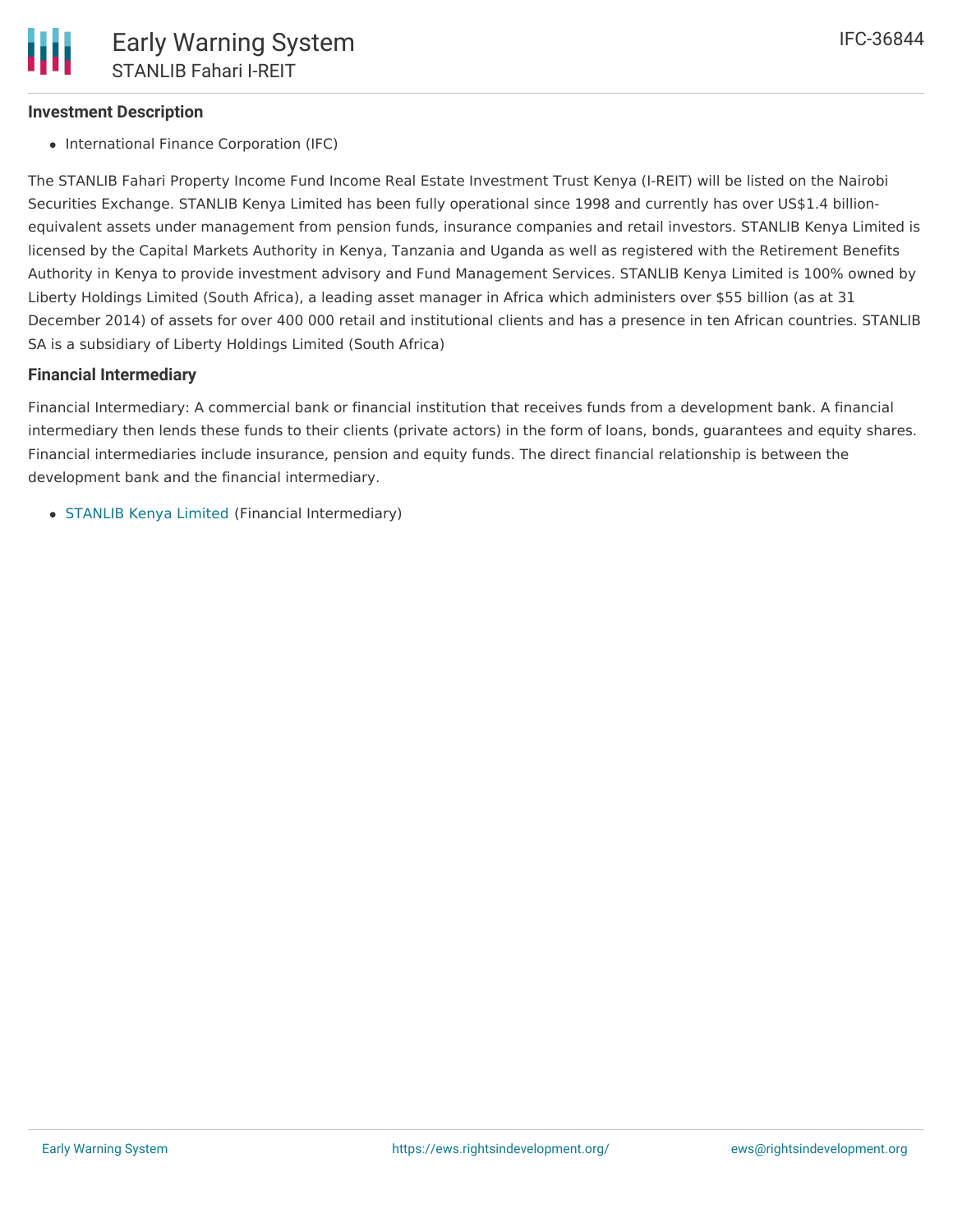

### **Private Actors Description**

STANLIB Kenya Limited ("STANLIB Kenya") has been fully operational since 1998 and currently has over US\$1.4 billionequivalent assets under management from pension funds, insurance companies and retail investors. STANLIB Kenya is licensed by the Capital Markets Authority in Kenya, Tanzania and Uganda as well as registered with the Retirement Benefits Authority in Kenya to provide investment advisory and Fund Management Services

STANLIB Kenya Limited is 100% owned by Liberty Holdings Limited (South Africa), a leading asset manager in Africa which administers over \$55 billion (as at 31 December 2014) of assets for over 400 000 retail and institutional clients and has a presence in ten African countries. STANLIB SA is a subsidiary of Liberty Holdings Limited (South Africa)